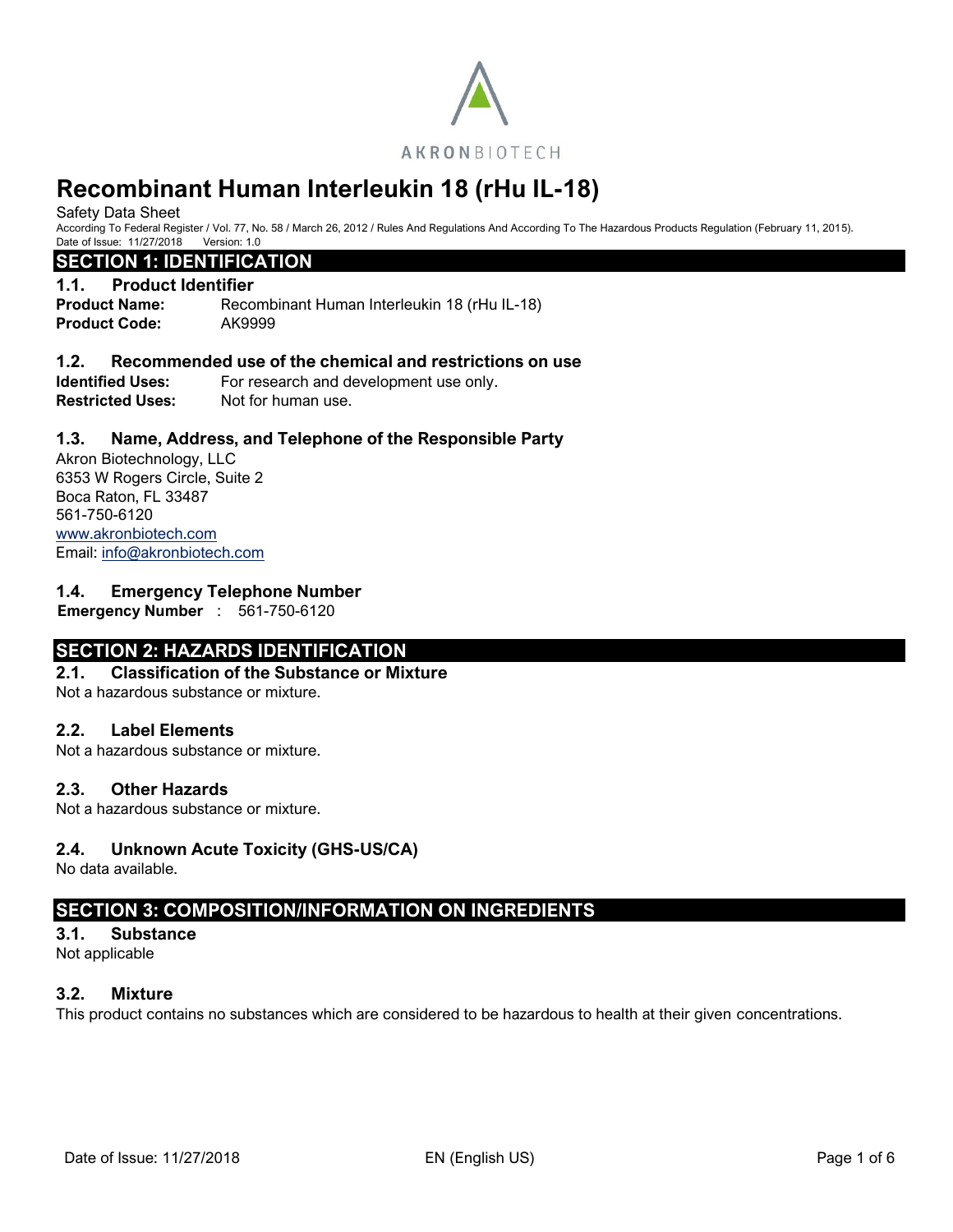Safety Data Sheet

According To Federal Register / Vol. 77, No. 58 / March 26, 2012 / Rules And Regulations And According To The Hazardous Products Regulation (February 11, 2015).

# **SECTION 4: FIRST AID MEASURES**

# **4.1. Description of First-aid Measures**

#### **Inhalation:**

Not expected to be an inhalation hazard under anticipated conditions of normal use of this material. Seek medical advice if necessary.

### **Skin Contact:**

Remove contaminated clothing. Rinse affected area with water for at least 5 minutes. Obtain medical attention if irritation develops or persists.

#### **Eye Contact:**

Rinse cautiously with water for at least 15 minutes. Remove contact lenses, if present and easy to do. Continue rinsing. Obtain medical attention if irritation develops or persists.

#### **Ingestion:**

Rinse mouth with water. Do NOT induce vomiting. Obtain medical attention.

# **4.2. Most Important Symptoms and Effects Both Acute and Delayed**

Not applicable.

# **4.3. Indication of Any Immediate Medical Attention and Special Treatment Needed**

Not applicable.

# **SECTION 5: FIRE-FIGHTING MEASURES**

# **5.1. Extinguishing Media**

**Suitable extinguishing media:** Alcohol-resistant foam, dry chemical powder, carbon dioxide, water fog or spray. Unsuitable extinguishing media: No data available.

# **5.2. Special Hazards Arising From the Substance or Mixture**

No data available.

# **5.3. Advice for Firefighters**

Standard procedure for chemical fires.

# **SECTION 6: ACCIDENTAL RELEASE MEASURES**

# **6.1. Personal Precautions, Protective Equipment and Emergency Procedures**

Always wear recommended Personal Protective Equipment. Ensure adequate ventilation. See Section 8 for more detail.

# **6.2. Environmental Precautions**

Do not let product enter drains. Discharge into the environment must be avoided.

# **6.3. Methods and Materials for Containment and Cleaning Up**

Soak up liquid components with inert absorbent material.

# **6.4. Reference to Other Sections**

See Section 8 for exposure controls and personal protection and Section 13 for disposal considerations.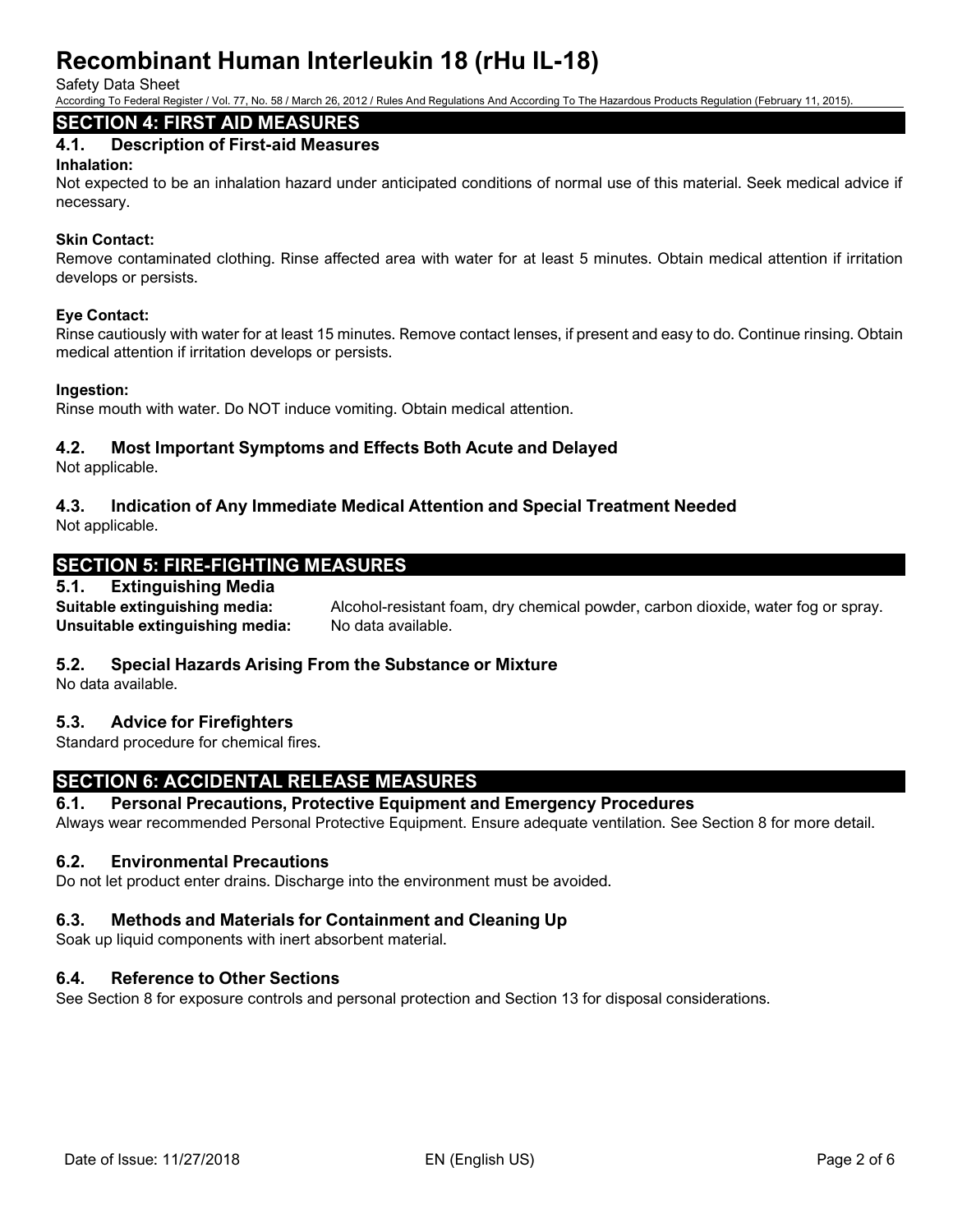#### Safety Data Sheet

According To Federal Register / Vol. 77, No. 58 / March 26, 2012 / Rules And Regulations And According To The Hazardous Products Regulation (February 11, 2015).

# **SECTION 7: HANDLING AND STORAGE**

# **7.1. Precautions for Safe Handling**

Use appropriate personal protective equipment (PPE). Avoid contact with skin and eyes.

# **7.2. Conditions for Safe Storage, Including Any Incompatibilities**

Keep container tightly closed in a cool, well-ventilated place. Recommended storage temperature is -2-8°C.

# **7.3. Specific End Use(s)**

Not Applicable.

# **SECTION 8: EXPOSURE CONTROLS/PERSONAL PROTECTION**

# **8.1. Control Parameters**

The product contains no substances with occupational exposure limit values from the manufacturer, supplier, importer, or the appropriate advisory agency including: ACGIH (TLV), AIHA (WEEL), NIOSH (REL), OSHA (PEL), Canadian provincial governments, or the Mexican government.

# **8.2. Exposure Controls**

#### **Appropriate Engineering Controls:**

Handle in accordance with good laboratory and safety practice.

#### **Personal Protective Equipment (PPE)**:

#### **Hand Protection:**

Handle with gloves. Gloves must be inspected prior to use. Use proper glove removal technique (without touching glove's outer surface) to avoid skin contact with this product. Dispose of contaminated gloves after use in accordance with applicable laws and good laboratory practices. Wash and dry hands.

#### **Eye Protection:**

Use face shield, chemical goggles or safety glasses tested and approved under appropriate government standards such as NIOSH (US) or EN 166 (EU).

#### **Skin and Body Protection:**

The type of protective equipment must be selected according to the concentration, amount of the hazardous substance at the specific workplace and appropriate risk assessment.

#### **Respiratory Protection:**

Respiratory protection is not required. In case of inadequate ventilation, oxygen deficient atmosphere, or where exposure levels are not known wear approved respirators and components tested and approved under appropriate government standards such as NIOSH (US) or CEN (EU).

#### **Hygiene measures:**

Handle in accordance with good industrial hygiene and safety practice.

#### **Environmental Exposure Controls:**

Do not let product enter drains.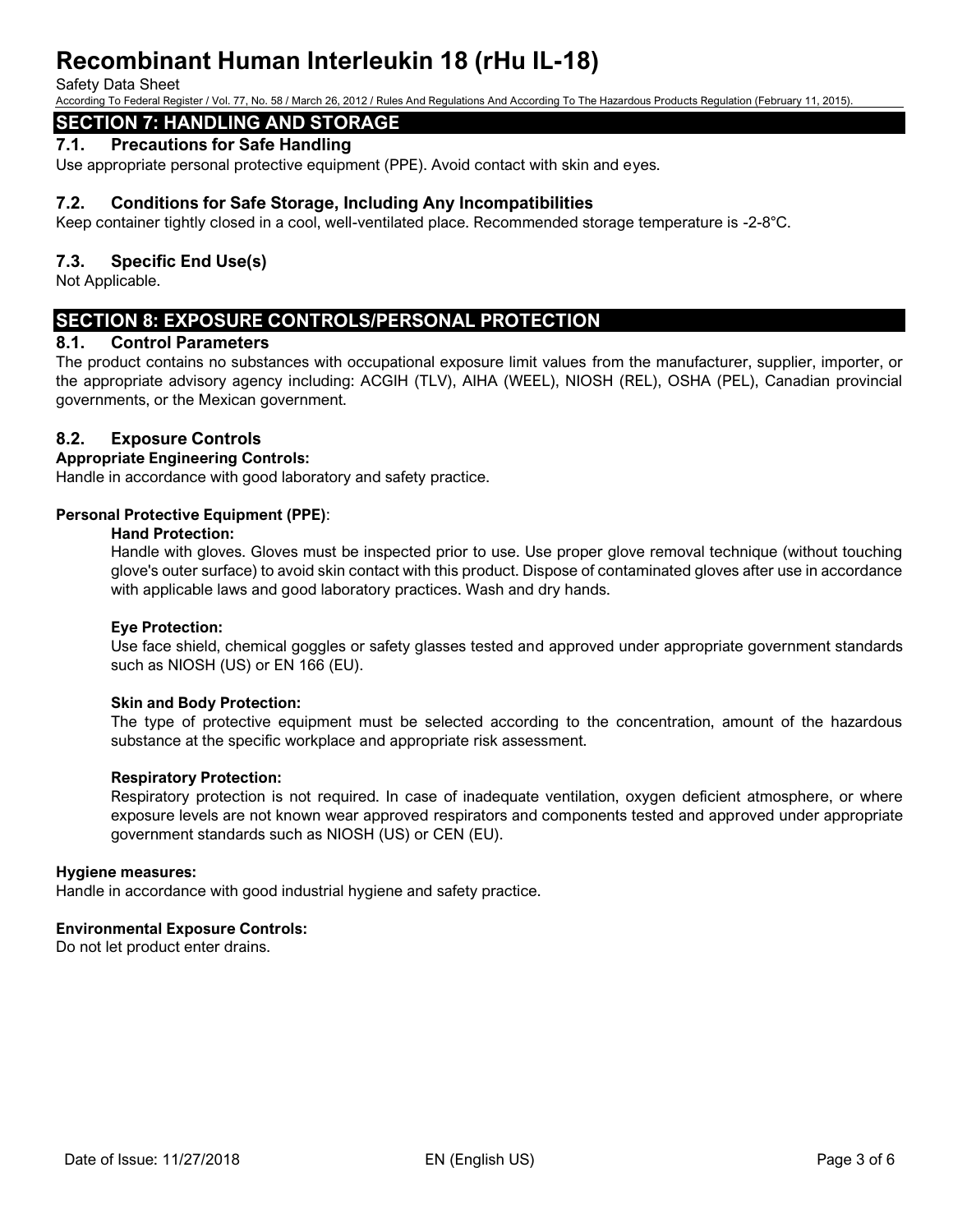Safety Data Sheet

According To Federal Register / Vol. 77, No. 58 / March 26, 2012 / Rules And Regulations And According To The Hazardous Products Regulation (February 11, 2015).

# **SECTION 9: PHYSICAL AND CHEMICAL PROPERTIES**

| Information on Basic Physical and Chemical Properties<br>9.1. |  |  |  |  |  |
|---------------------------------------------------------------|--|--|--|--|--|
| White, powder                                                 |  |  |  |  |  |
| Not available                                                 |  |  |  |  |  |
| Not available                                                 |  |  |  |  |  |
| Not available                                                 |  |  |  |  |  |
| Not available                                                 |  |  |  |  |  |
| Not available                                                 |  |  |  |  |  |
| Not available                                                 |  |  |  |  |  |
| Not available                                                 |  |  |  |  |  |
| Not available                                                 |  |  |  |  |  |
| Not available                                                 |  |  |  |  |  |
| Not available                                                 |  |  |  |  |  |
| Not available                                                 |  |  |  |  |  |
| Not available                                                 |  |  |  |  |  |
| Not available                                                 |  |  |  |  |  |
| Not available                                                 |  |  |  |  |  |
| Not available                                                 |  |  |  |  |  |
| Not available                                                 |  |  |  |  |  |
| Not available                                                 |  |  |  |  |  |
|                                                               |  |  |  |  |  |

# **SECTION 10: STABILITY AND REACTIVITY**

# **10.1. Reactivity**

No data available.

# **10.2. Chemical Stability**

Stable under recommended handling and storage conditions (see Section 7).

# **10.3. Possibility of Hazardous Reactions**

No data available.

# **10.4. Conditions to Avoid**

Avoid moisture, the product is hygroscopic.

# **10.5. Incompatible Materials**

No data available.

# **10.6. Hazardous Decomposition Products**

Under normal conditions of storage and use, hazardous decomposition products should not be produced.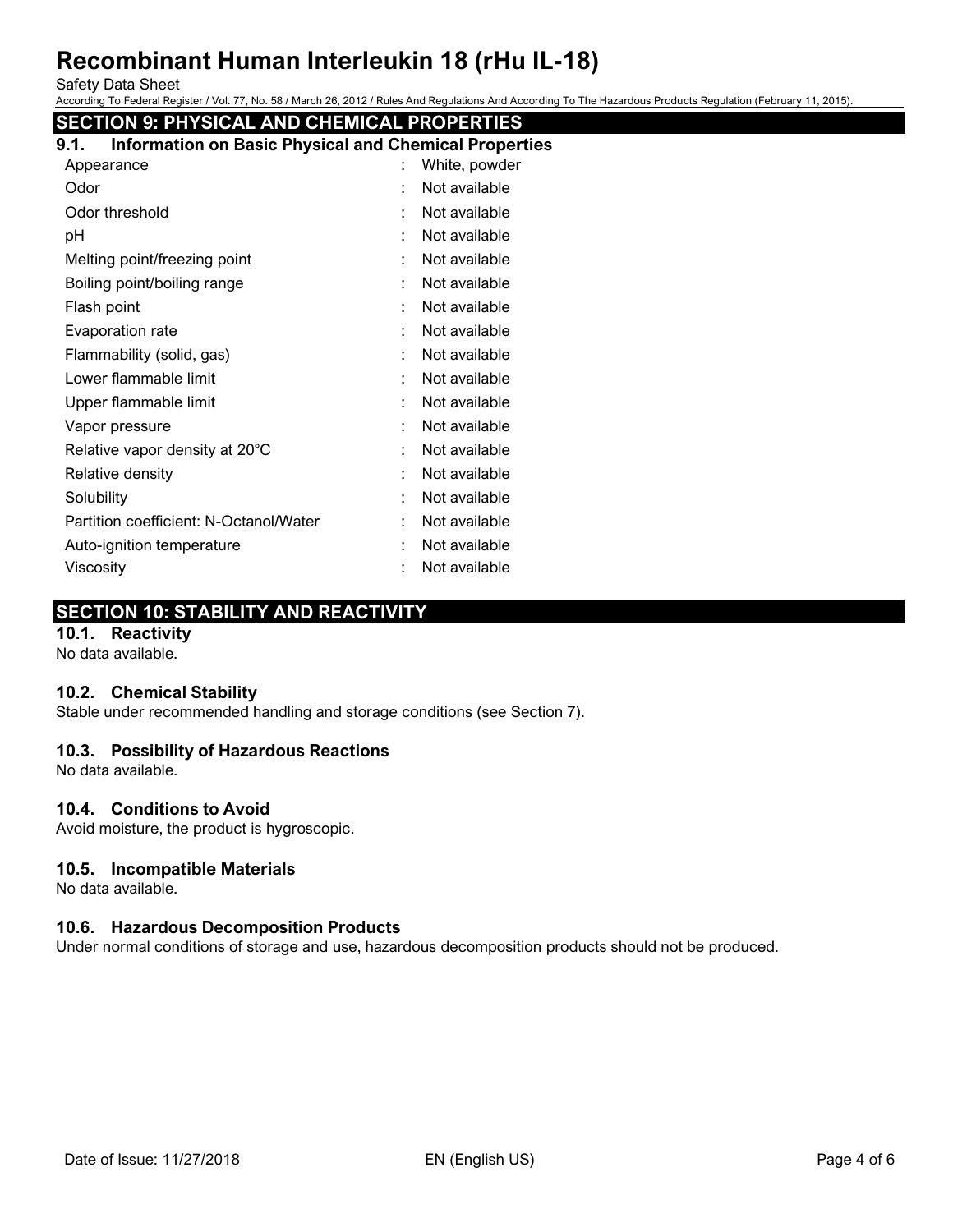#### Safety Data Sheet

According To Federal Register / Vol. 77, No. 58 / March 26, 2012 / Rules And Regulations And According To The Hazardous Products Regulation (February 11, 2015).

# **SECTION 11: TOXICOLOGICAL INFORMATION**

**11.1. Information on Toxicological Effects**

There is no data available indicating acute toxicity.

|    | Not classified                                       |
|----|------------------------------------------------------|
|    | Not classified                                       |
|    | Not classified                                       |
|    | Not classified                                       |
|    | Not classified                                       |
|    | Not classified                                       |
|    | Not classified                                       |
| ۰. | Not classified                                       |
|    | Not classified                                       |
|    | Not classified                                       |
|    | Specific Target Organ Toxicity (Repeated Exposure) : |

# **SECTION 12: ECOLOGICAL INFORMATION**

# **12.1. Ecotoxicity**

No data available.

# **12.2. Persistence and Degradability**

No data available.

# **12.3. Bioaccumulative Potential**

No data available.

# **12.4. Mobility in Soil**

No data available.

# **12.5. Other Adverse Effects**

Do not release material and cleaning waters into the environment.

# **SECTION 13: DISPOSAL CONSIDERATIONS**

# **13.1. Waste treatment methods**

Treatment of waste per local authority regulations. Empty containers may retain product residues. Avoid disposal of material into untreated sewers. Disposal of this product, solutions and any by-products should at all times comply with the requirements of environmental protection and waste disposal legislation and any regional, national and local authority requirements.

# **SECTION 14: TRANSPORT INFORMATION**

The shipping description(s) stated herein were prepared in accordance with certain assumptions at the time the SDS was authored and can vary based on a number of variables that may or may not have been known at the time the SDS was issued.

| UN number                    | No data available |
|------------------------------|-------------------|
| UN proper shipping name      | No data available |
| Transport hazard class       | No data available |
| Packing group                | No data available |
| <b>Environment Hazards</b>   | No data available |
| Special precautions for user | No data available |
| Transport in bulk            | No data available |
|                              |                   |